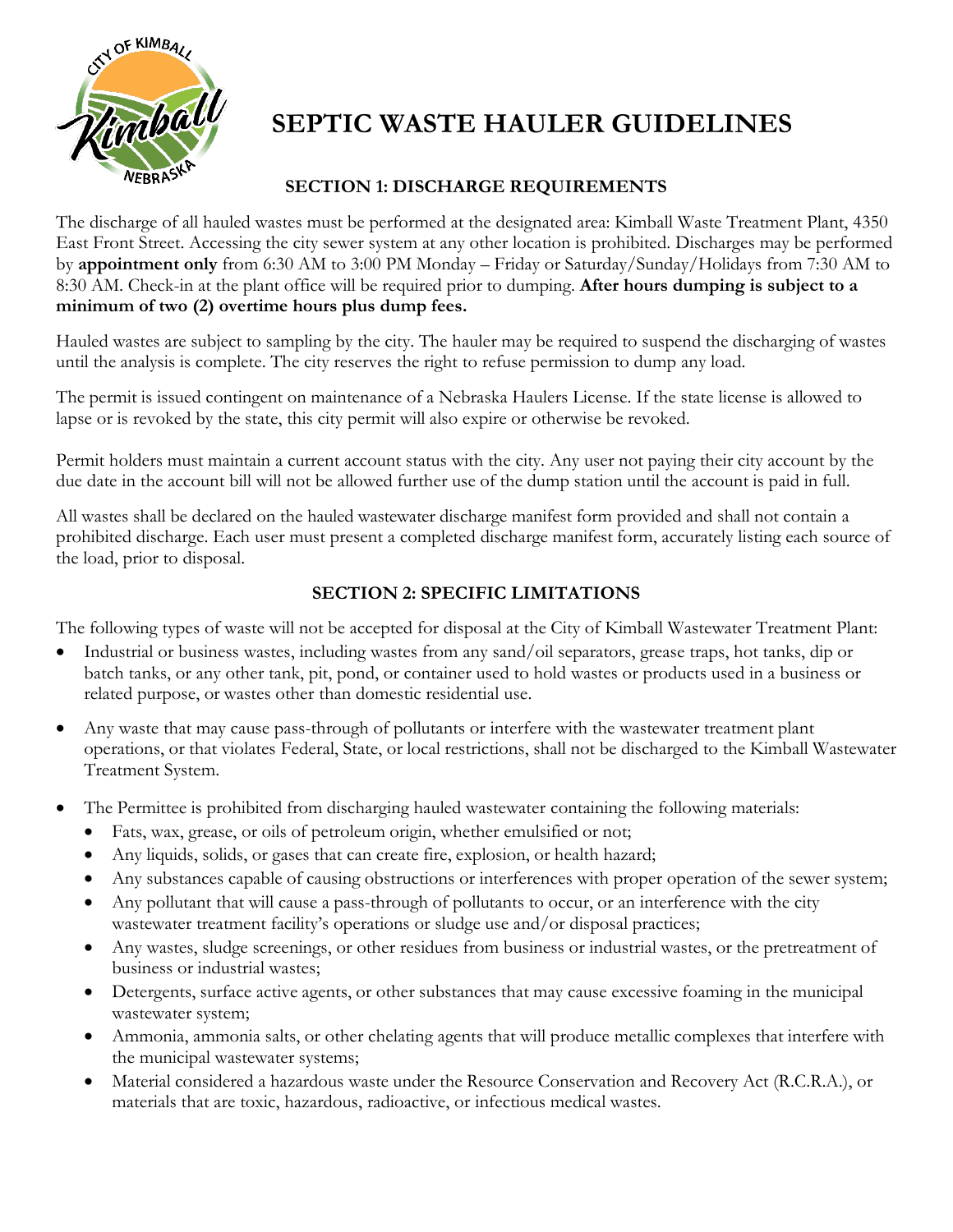## **SECTION 3: MONITORING AND RECORDS**

All wastes **must** be accompanied by a completed hauled discharge manifest form. All information regarding the wastes origin of each waste generator will be included. The hauler shall sign the form indicating that they have accepted no wastes other than those listed. Failure to accurately record every load, falsification of data, or failure to transmit the form to the city prior to discharge may result in revocation of this permit or other consequences.

The permittee shall retain records of all monitoring information, waste manifest forms, copies of any reports required, and records of all data pertaining to hauled loads for a period of at least three years. This period may be extended by request of the city at anytime.

## **SECTION 4: GENERAL CONDITIONS**

## **Severability**

The provisions of this permit are severable, and if any provision of this permit, or the application of any provision of this permit to any circumstance, is held invalid, the application of such provision to other circumstances, and the remainder of this permit, shall not be affected.

# **Duty to Comply**

The permittee must comply with all conditions of this permit. Failure to comply with the requirements of this permit may be grounds for administrative action or enforcement proceedings including civil or criminal penalties, injunctive relief, and summary abatements.

# **Duty to Mitigate**

The permittee shall take all reasonable steps to minimize or correct any adverse impact to the public treatment plant or the environment resulting from noncompliance with this permit, including such accelerated or additional monitoring as necessary to determine the nature and impact of the noncomplying discharge.

## **Permit Modification**

This permit may be modified for good causes including, but not limited to, the following:

- To incorporate any new or revised Federal, State, or local pretreatment standard or requirement
- To incorporate any equipment modifications to existing vehicles or addition of new vehicles to fleet. All changes must be approved by the city prior to use of any new or modified equipment.
- Material or substantial alterations or additions to the discharger's operation processes, discharge volume, or character that were not considered in draftingthe effective permit.
- A change in any condition in either the industrial user or the Publicly Owned Treatment Works (POTW) that requires either a temporary or permanent reduction or elimination of the authorized discharge.
- Information indicating that the permitted discharge poses a threat to the city's collection and treatment systems, POTW personnel, or the receiving waters.
- Violation of any terms or conditions of the permit.
- Misrepresentation or failure to fully disclose all facts in the permit application or in any required reporting.
- To correct typographical or other errors in the permit.
- Upon request of the permittee, provided such request does not create a violation of any applicable requirements, standards, laws, or rules and regulations.
- The filing of a request by the permittee for a permit modification, revocation and reissuance, termination, or a notification of planned changes or anticipated noncompliance, does not stay any permit condition.

# **Permit Termination**

- This permit may be terminated for any of the following reasons:
- Failing to submit a completed discharge manifest form for each load brought in fordisposal.
- Supplying false information on discharge manifest form regarding content and/or source of load, amount discharged, or vehicle identification.
- Refusing reasonable and/or timely access to the user's premises for the purpose of inspection, monitoring, or sampling.